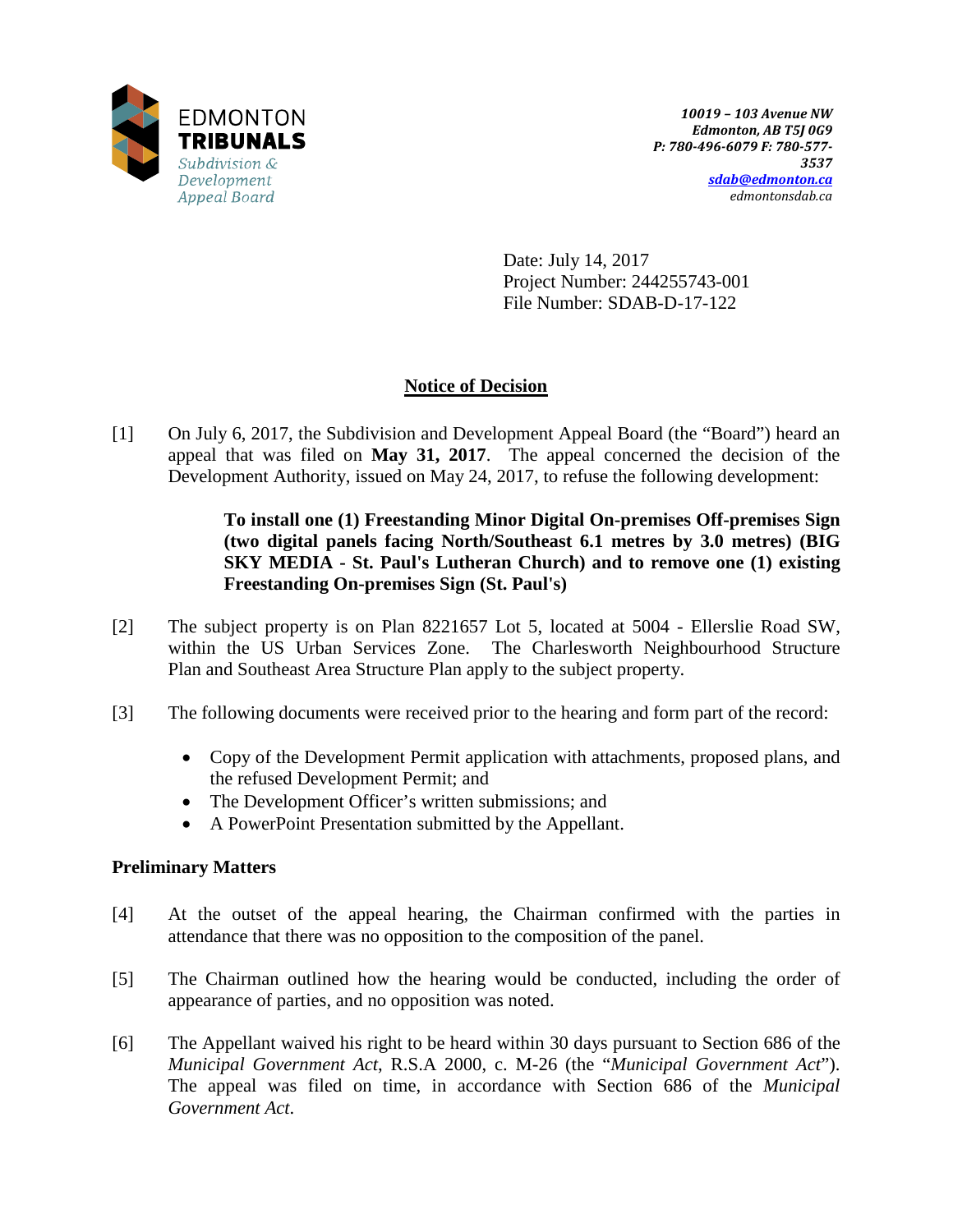### **Summary of Hearing**

- *i) Position of the Appellant, Mr. K. Rochat, representing Big Sky Media:*
- [7] St. Paul's Evangelical Lutheran Church made application for a Minor Digital Onpremises Off-premises Sign two months ago.
- [8] The proposed Sign will replace an existing vinyl letter message Sign located at the southeast corner of the site.
- [9] The proposed 18.5 square metre Digital Sign will communicate the name of the Church, service times, special events and community relevant information.
- [10] The Church has plans to renovate/replace adjacent buildings on their property. These plans come at a considerable cost and part of their budget includes leasing space to Big Sky Media for its digital billboard. The lease revenue is important to the Church for financing the planned renovations.
- [11] The proposed development was refused because it exceeds the maximum allowable Sign Area of 8.0 square metres for Freestanding Signs. However, it does not exceed the maximum allowed 20 square metres for the combined Area of Digital Sign Copy and any other type of Copy included on the same Sign face. It was his interpretation that the proposed Sign complied with the maximum allowable surface area for this type of Sign.
- [12] The Development Officer also determined that the proposed development is not reasonably compatible with the surrounding developments because the Sign is located adjacent to a Historic Church and a small residence and will adversely impact the character of the zone and the surrounding environment.
- [13] He worked with Ms. Noorman in an attempt to determine the general purpose of the US Zone and why the proposed Sign is not in keeping with this zone.
- [14] He referenced a photograph contained in his submission that was provided by the Development Officer as an example of acceptable signage. It was his opinion that this Sign is not an On-premises Off-premises Freestanding Sign. It is an On-premises Freestanding Sign because all of the panels are dedicated to the Terwillegar Recreation Centre.
- [15] A maximum allowable Sign area of 8.0 square metres is impractical because it does not meet industry standards for the size.
- [16] Aerial photographs of the subject site were referenced to illustrate that the subject site is located on the northwest corner of the site with commercial retail across the avenue.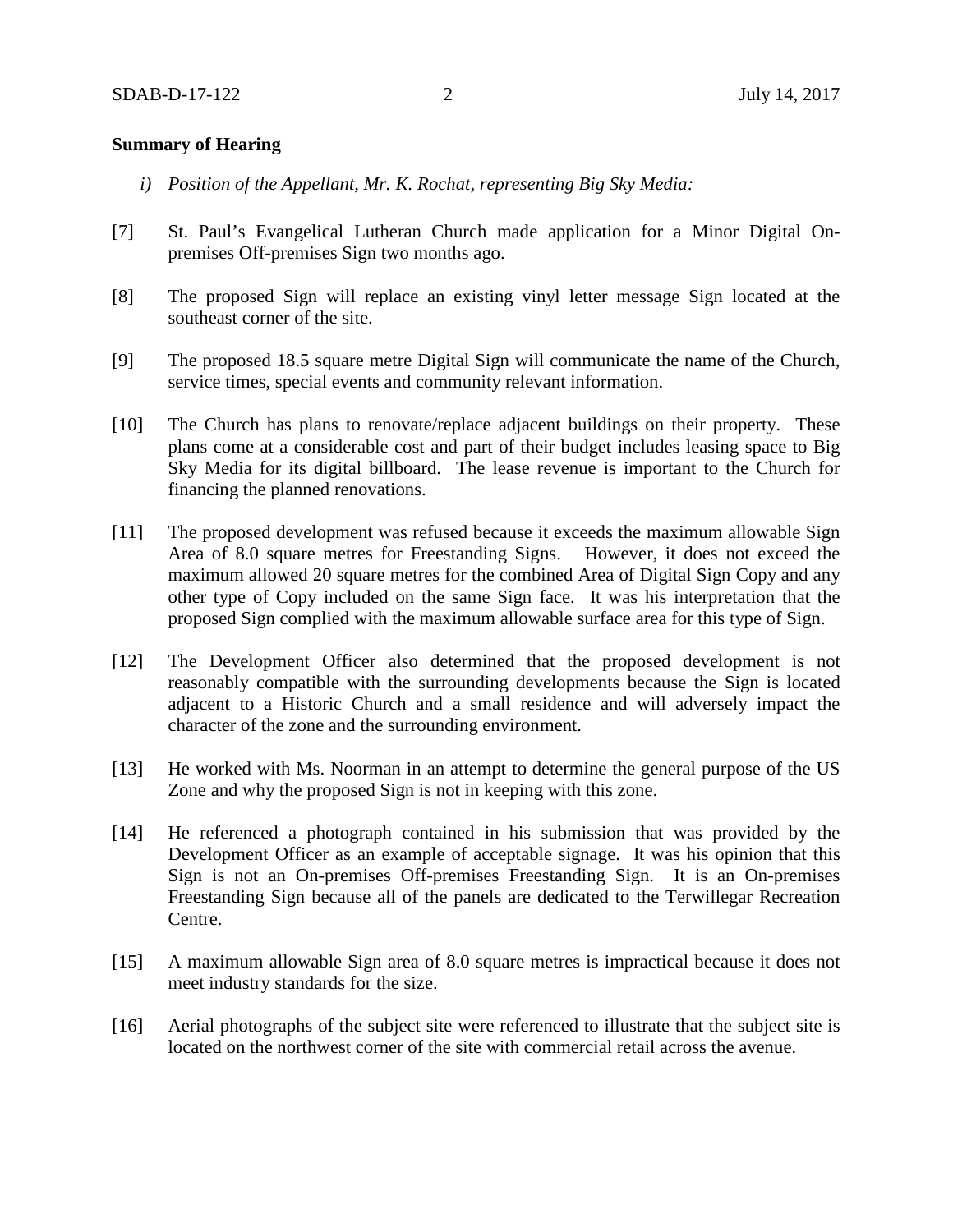- [17] This area is currently being developed and is a modern retail power centre. Photographs were referenced to illustrate views of the site looking east along Ellerslie Road. There are a number of empty panels on the existing signage to accommodate the eight additional businesses that will be developed on the site.
- [18] He explained his interpretation of Schedule 59C. It was his opinion that section 4.c does not state that the digital component shall be 8.0 square metres. This requirement is for Freestanding Signs. The digital copy included on the example provided by the Development Officer is much larger than 8.0 square metres.
- [19] The second sentence contained in section 4.c states that the maximum combined area of Digital Sign Copy and any other type of Copy included on the same Sign face shall not exceed 20 square metres. It does not state that the digital component shall be 8.0 square metres within a sign area of 20 square metres. The proposed Sign is only 18.5 square metres which is less than the maximum allowed.
- [20] The proposed Sign will identify Church service times and other community messages. Part of the long term plans for the redevelopment of the Church site are dependent on the leasing revenue that will be generated by the proposed Sign.
- [21] The proposed Sign will be located in the northwest corner of the site adjacent to the parking lot. The proposed digital billboard is 3.048 metres by by 6.096 metres wide, with a Sign Area of 81.3 square metres. Photographs were referenced to illustrate views of the proposed Sign at 50 Street and Ellerslie Road.
- [22] Examples of different types of messaging to be included on the proposed Sign were referenced.
- [23] Photographs of existing On-premise Off-premise Signs that exceed the maximum allowable total Sign Area requirements were referenced, including the Sign at Commonwealth Stadium and the Sign at Northlands.
- [24] The General Purpose of the US Urban Services Zone is to provide for publicly and privately owned facilities of an institutional or community service nature. The Development Officer refused the application because it is not in keeping with the land use characteristics of the surrounding development and will adversely impact the amenities and character of the zone.
- [25] Photographs of existing On-premise Off-premise Signage at public institutions that exceed the maximum allowable Sign Area requirements were referenced.
- [26] Neighbouring businesses were consulted regarding the proposed Sign and the variances required. Eight signatures of support were received from business owners and managers and are contained in the written submission.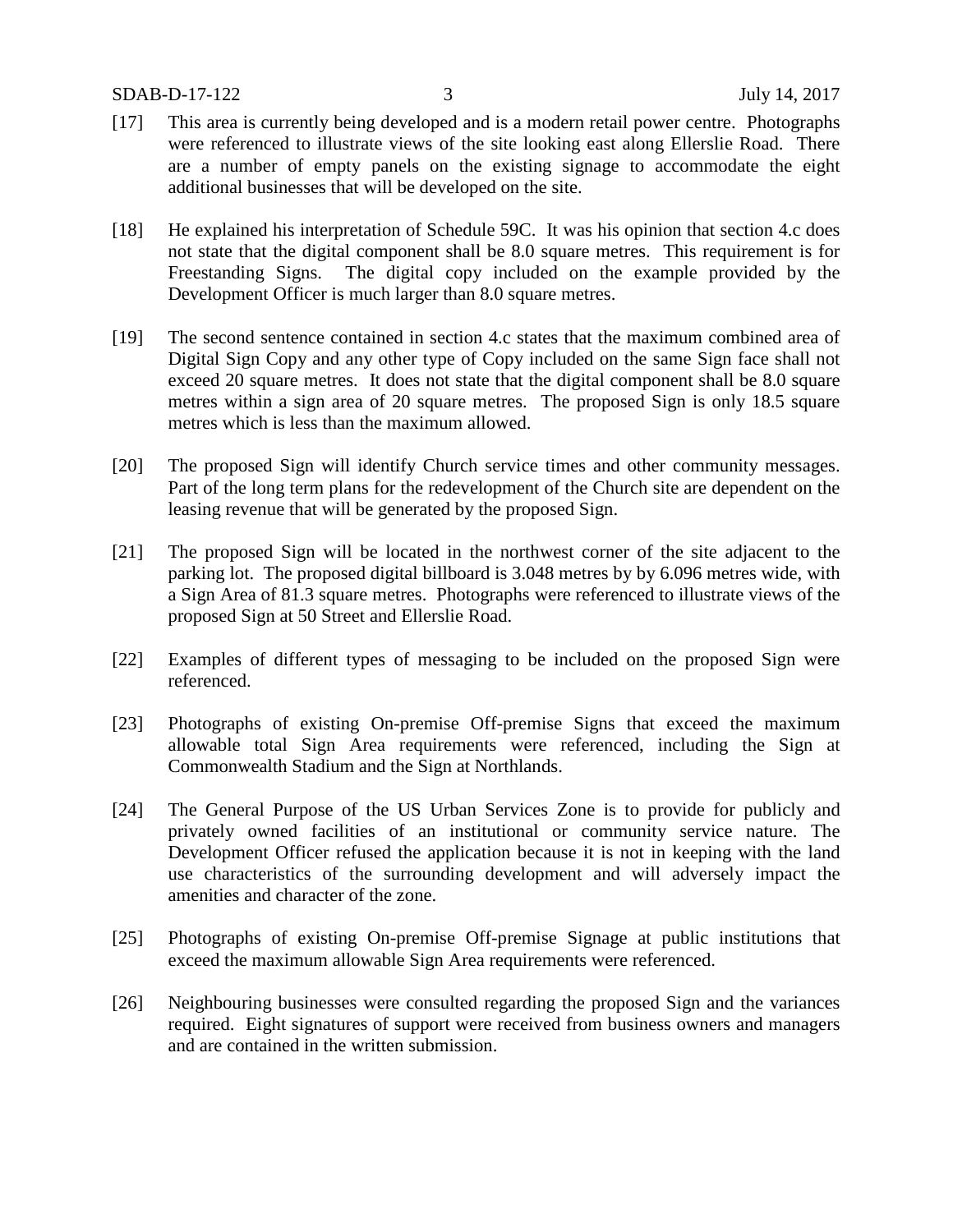- [27] The proposed digital portion of the Sign will provide advertising space for the Church. The digital portion of the Sign could be programmed to only display one message. There will be no static copy contained on the Sign.
- [28] The Sign at Commonwealth Stadium contains traditional copy as well as a digital component.
- [29] It was his opinion that the context of the neighbourhood has to be considered. The church site is an island in the midst of a very commercial area.
- [30] The revenue generated from the Sign will finance the redevelopment of the Church site. The proposed Sign will only contain advertising associated with the Church.
- [31] The location for the proposed Sign is not included on the drawings because they were prepared before the installation of a Sign was considered by the church. Landscaping would be required as part of the redevelopment plan and the Sign location will be part of that plan.
- [32] Mr. Rochat reviewed and accepted the recommended conditions of the Development Officer.
	- *ii) Position of the Development Officer, Ms. B. Noorman:*
- [33] The proposed application was refused because Section 59C.3(4)(c)(ii) states the maximum Area for Minor Digital On-premises Off-premises Signs shall be 8.0 square metres for proposed Signs that are Freestanding Signs. The maximum combined Area of Digital Sign Copy and any other type of Copy included on the same Sign face shall not exceed 20 square metres. The photograph of the sign at the Terwillegar Recreation Centre was provided to the Applicant as an example of a Sign that was designed to comply with the maximum allowable 8.0 square metre digital portion.
- [34] The photographs of existing signs at Commonwealth Stadium and Northlands that were provided by the Appellant are much different than the proposed application. Neither site is zoned US Urban Services Zone and are not located on a historic church site.
- [35] Any future Development Permit applications for this site will have to comply with landscaping requirements and the Sign would be part of that application if approved.
- [36] Section 3.6 of the *Southeast Area Structure Plan* requires future urban developing siting and interface to be sympathetic to the Lutherhort Bestal Church and St. Paul's Evangelical Church that are both located on this site.
- [37] Ms. Noorman acknowledged that the date contained in Condition No. 2 of the recommended conditions should be July 6, 2022.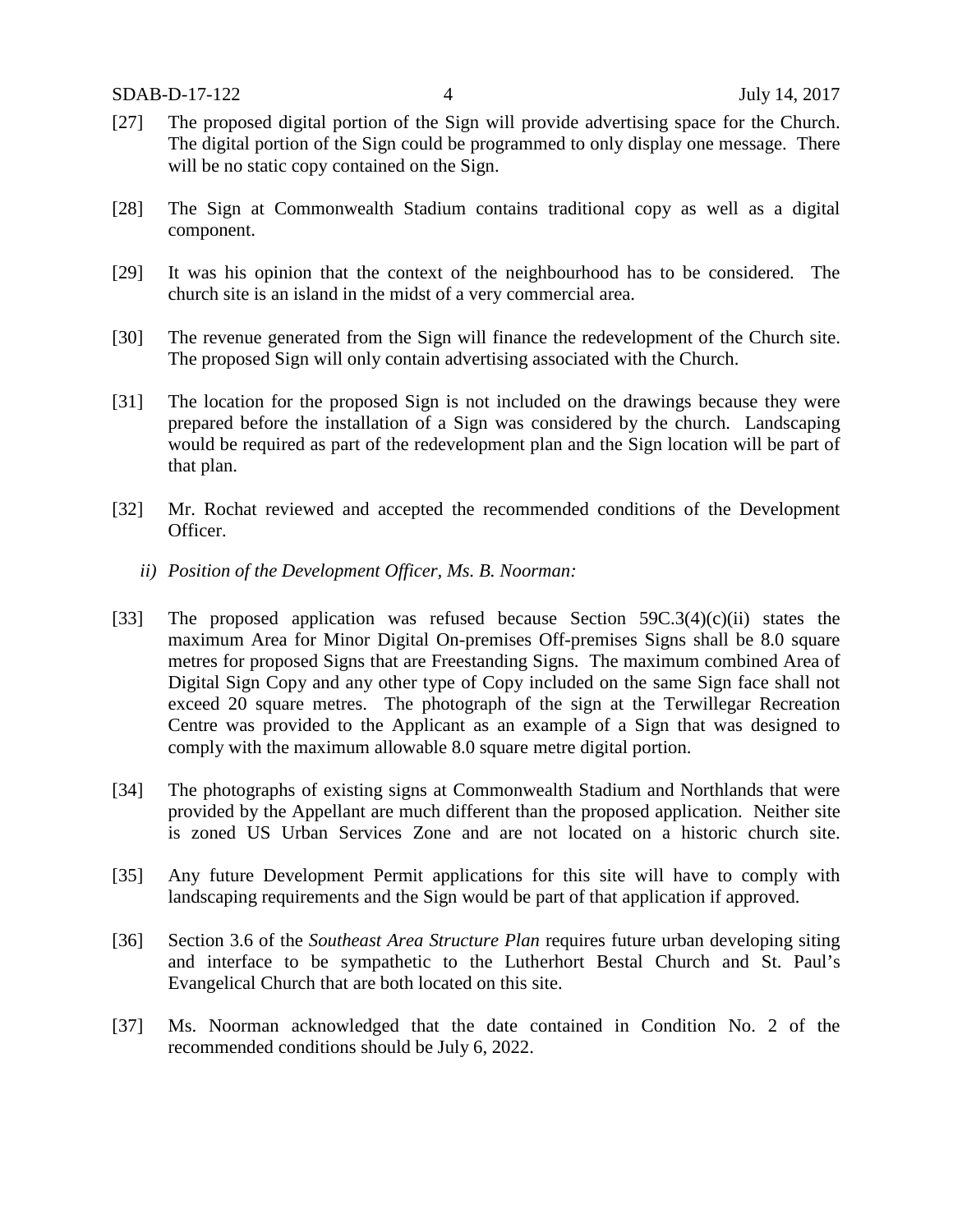- [38] To clarify, Ms. Noorman stated the maximum digital component of the sign should not exceed 8.0 square metres. The remaining 12 square metres should be comprised of other types of copy to a maximum of 20.0 square metres.
- [39] It was her opinion that the existing cell tower currently located on the subject site is not sympathetic to the church site.
- [40] The proposed Sign will not impact any residential properties.
- [41] St. Paul's Lutheran Church is on the Inventory of Historic Resources.
- [42] It was her opinion that the proposed Sign is not reasonably compatible with the historic characteristics of this historic church site. The Applicant was given the opportunity to modify the Sign by decreasing the size of the digital panel to comply with the Bylaw regulations. However, the Applicant chose to proceed with the current application.
- [43] It was her opinion that the advertising needs of the church could be met with a smaller sign.
- [44] It has been her experience in working with Sign companies that the current technology affords an opportunity to convey effective advertising on smaller Signs that have much less impact.
- [45] It was determined that the proposed development was not reasonably compatible based on a review of Section 3.6 of the Southeast Area Structure Plan and because St. Paul's Lutheran Church is on the Inventory of Historic Resources.
- [46] Even though the subject site is located adjacent to a large commercial site, the site is zoned US Urban Services and there are two historic churches located on the site. It was her opinion that the site is institutional and not commercial in nature.
- [47] While sympathetic to the advertising needs of the Church, it was her opinion that a digital Sign is not in keeping with the historic nature of the site and that a Sign more complimentary to the historical characteristics of the site could be designed.
	- *iii) Rebuttal of the Appellant, Mr. Rochat:*
- [48] Any future redevelopment plans for the site will be required to comply with landscaping regulations.
- [49] The Church was provided with a number of different design options but in the end it was their choice to proceed with the proposed design.
- [50] He disagreed with the Development Officer's opinion that there is no unnecessary hardship for the Applicant because of the financial hardship that would be incurred from a loss of revenue that would be generated by the Sign.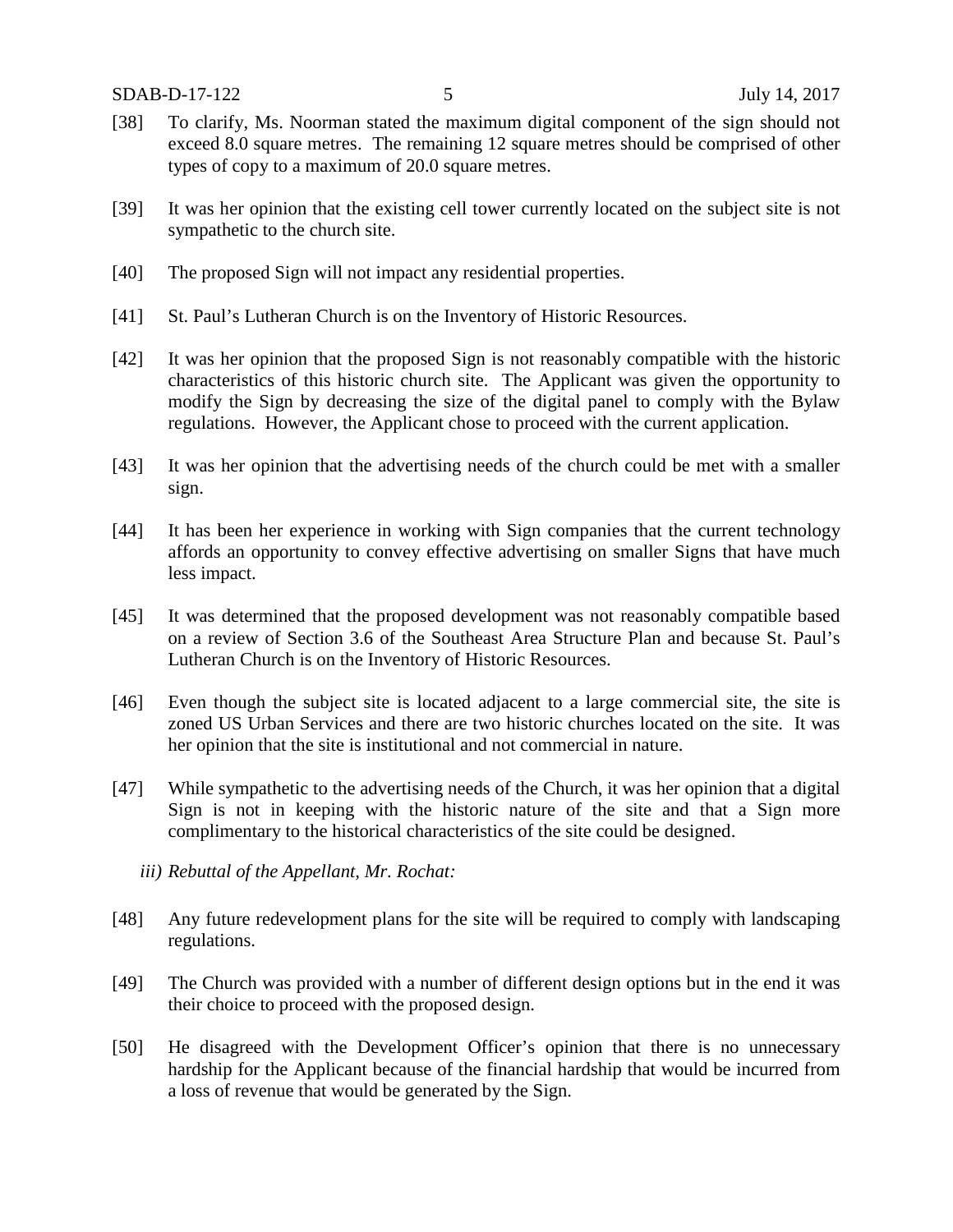- [51] The Chairman explained that hardship has a particular meaning when considering development and zoning. In this context, hardship would be applicable if any limitations are placed on the development of special or unique lot. The Board cannot consider financial hardships or the economics of a development.
- [52] The proposed Sign is an allowable use and the proposed design was chosen by the Church and is important to their long term planning.

### **Decision**

[53] That the appeal be DENIED and the decision of the Development Authority CONFIRMED.

#### **Reasons for Decision**

- [54] Minor Digital On-premises Off-premises Signs are a Discretionary Use in the US Urban Services Zone.
- [55] St. Paul's Evangelical Lutheran Church and Lutherhort Bestal Church are located on the subject site. The Board notes that St. Paul's Lutheran Church is on the Inventory of Historic Resources in Edmonton. The Lutherhort Bestal Church is not on the Inventory of Historic Resources but it is specifically referenced in section 3.6 of the *Southeast Area Structure Plan* which states that:

"Two churches, Lutherhort Bestal and St. Paul's Evangelical Lutheran Church, are located within S1/2 SE 26-51-24-4 of Charlesworth, north of Ellerslie Road west of 50 Street. Although it is not on the Inventory of Historic Resources in Edmonton, the Lutherhort Bestal Church was built in 1898 (relocated from another location) and has served this community since early settlement. Adding to the cultural history of this site is St. Paul's Evangelical Lutheran Church, which is located within the same overall church site. This second structure is one of the few solid civic structures in the area, and is of particular architectural note. Future urban development siting and interface will be sympathetic to both church sites".

- [56] The Board notes that the *Southeast Area Structure Plan* describes St. Paul's Evangelical Lutheran Church to be "one of the few solid civic structures in the area, and is of particular architectural note".
- [57] Section 59.2(7) requires the Development Officer to review all Sign Applications for Minor Digital On-premises Off-premises Signs in the context of surrounding development which includes "the architectural theme of the area" and "any historic designations" and "the requirements of any Statutory Plan".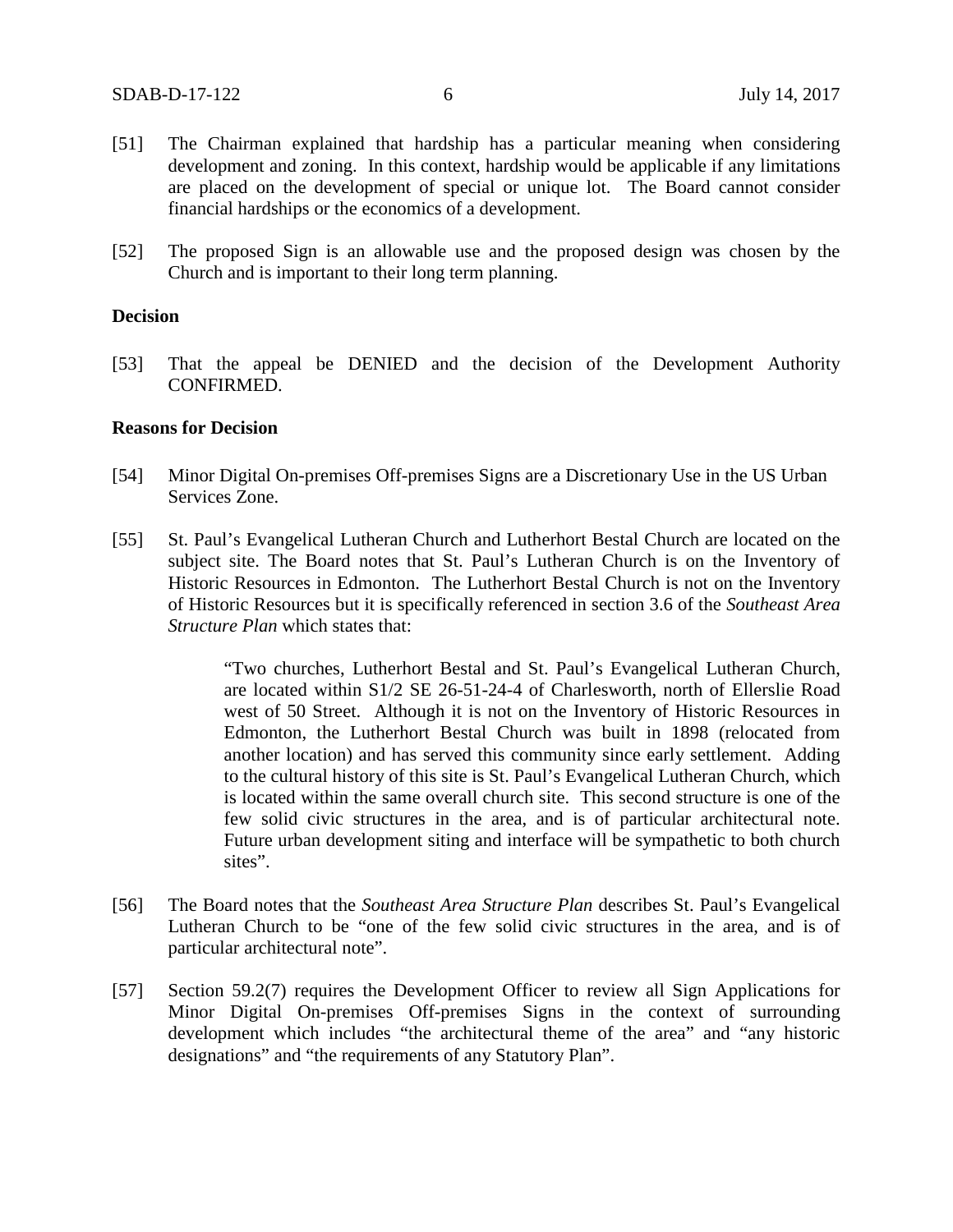SDAB-D-17-122 7 July 14, 2017

- [58] The proposed Sign is a large Digital Sign that contains 18.3 square metres of digital copy. The Sign is composed of two digital screes that face in opposite directions, supported by a single pylon constructed of steel and cement. The proposed Sign does not contain any architectural design features.
- [59] The Board has decided to refuse the proposed Discretionary Use on this site. The Board is of the opinion that the proposed Sign is not sympathetic to the architectural theme of the subject site or the historically significant architecture of St. Paul's Evangelical Lutheran Church or the smaller Lutherhort Bestal Church that have existed on this site since 1898.
- [60] The Board therefore accepts the reasons for refusal identified by the Development Officer and finds that the proposed development does not comply with Section 59.2(7) of the *Edmonton Zoning Bylaw* or section 3.6 of the *Southeast Area Structure Plan*.
- [61] For all of these reasons, the appeal is denied and the proposed Minor Digital On-premises Off-premises Sign is refused.

Mr. I. Wachowicz, Chairman Subdivision and Development Appeal Board

Board members in attendance: Mr. R. Hobson, Mr. J. Kindrake, Mr. V. Laberge, Ms. S. LaPerle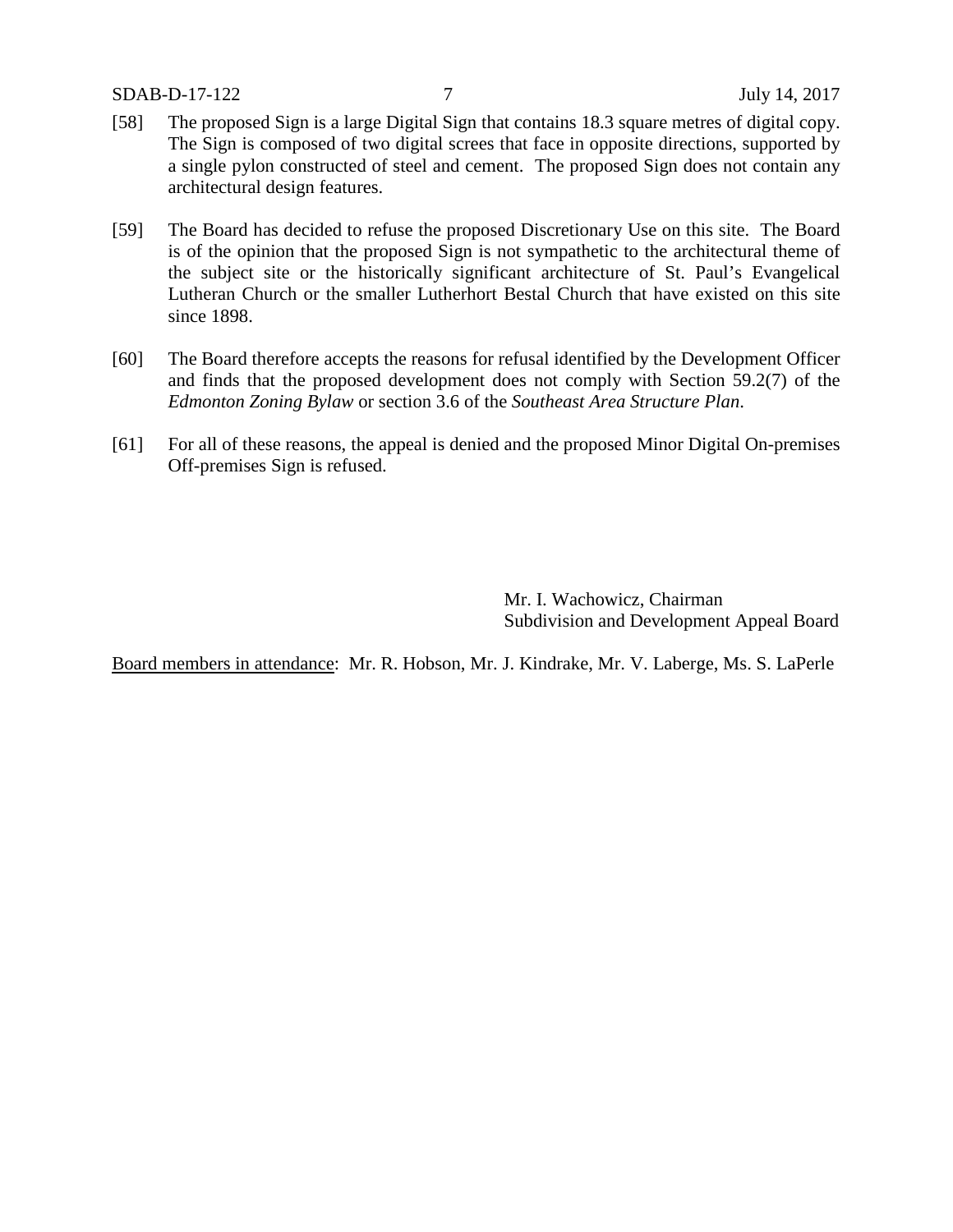## **Important Information for the Applicant/Appellant**

- 1. This decision may be appealed to the Alberta Court of Appeal on a question of law or jurisdiction under Section 688 of the *Municipal Government Act*, RSA 2000, c M-26. If the Subdivision and Development Appeal Board is served with notice of an application for leave to appeal its decision, such notice shall operate to suspend the Development Permit.
- 2. When a decision on a Development Permit application has been rendered by the Subdivision and Development Appeal Board, the enforcement of that decision is carried out by the Sustainable Development Department, located on the 2nd Floor, Edmonton Tower, 10111 – 104 Avenue NW, Edmonton, AB T5J 0J4.

*NOTE: The City of Edmonton does not conduct independent environmental checks of land within the City. If you are concerned about the stability of this property for any purpose, you should conduct your own tests and reviews. The City of Edmonton, when issuing a development permit, makes no representations and offers no warranties as to the suitability of the property for any purpose or as to the presence or absence of any environmental contaminants on the property.*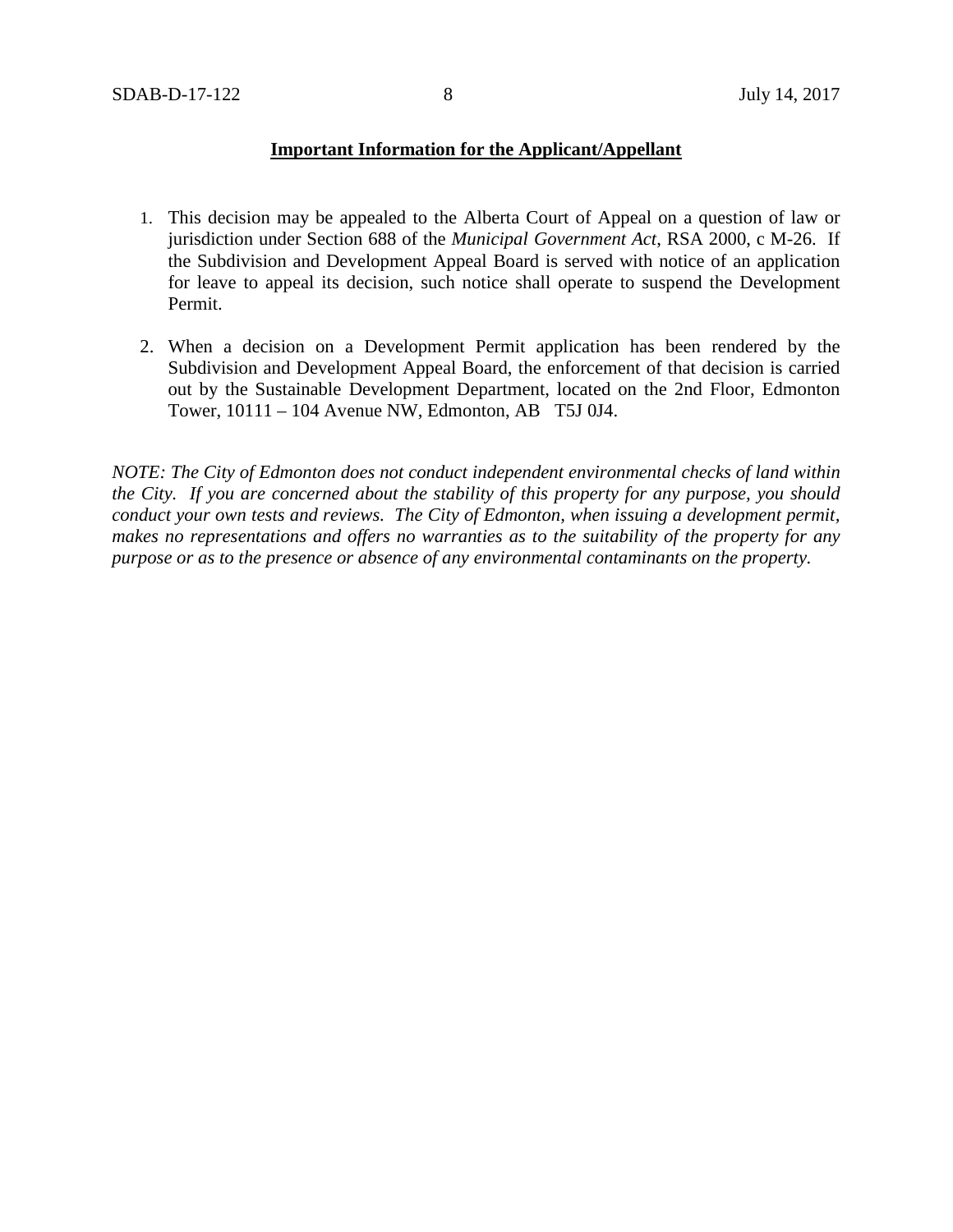

Date: July 14, 2017 Project Number: 251319953-001 File Number: SDAB-D-17-123

# **Notice of Decision**

[1] On July 6, 2017, the Subdivision and Development Appeal Board (the "Board") heard an appeal that was filed on **June 9, 2017**. The appeal concerned the decision of the Development Authority, issued on June 7, 2017, to refuse the following development:

## **To install one (1) Fascia On-premises Sign (Car Wash)**

- [2] The subject property is on Plan 1521954 Blk 4 Lot 3, located at 3515 Allan Drive SW, within the DC1 Direct Development Control Provision (Ambleside; Bylaw 17494). The Ambleside Neighbourhood Area Structure Plan and Windermere Area Structure Plan apply to the subject property.
- [3] The following documents were received prior to the hearing and form part of the record:
	- Copy of the Development Permit application with attachments, proposed plans, and the refused Development Permit;
	- The Development Officer's written submissions and photographs of the site; and
	- Photographs and a letter of support submitted by the Appellant.
- [4] The following exhibits were presented during the hearing and form part of the record:
	- Exhibit  $A S$  ite Plan submitted by the Appellant

## **Preliminary Matters**

- [5] At the outset of the appeal hearing, the Chairman confirmed with the parties in attendance that there was no opposition to the composition of the panel.
- [6] The Chairman outlined how the hearing would be conducted, including the order of appearance of parties, and no opposition was noted.
- [7] The appeal was filed on time, in accordance with Section 686 of the *Municipal Government Act*, R.S.A 2000, c. M-26 (the "*Municipal Government Act*").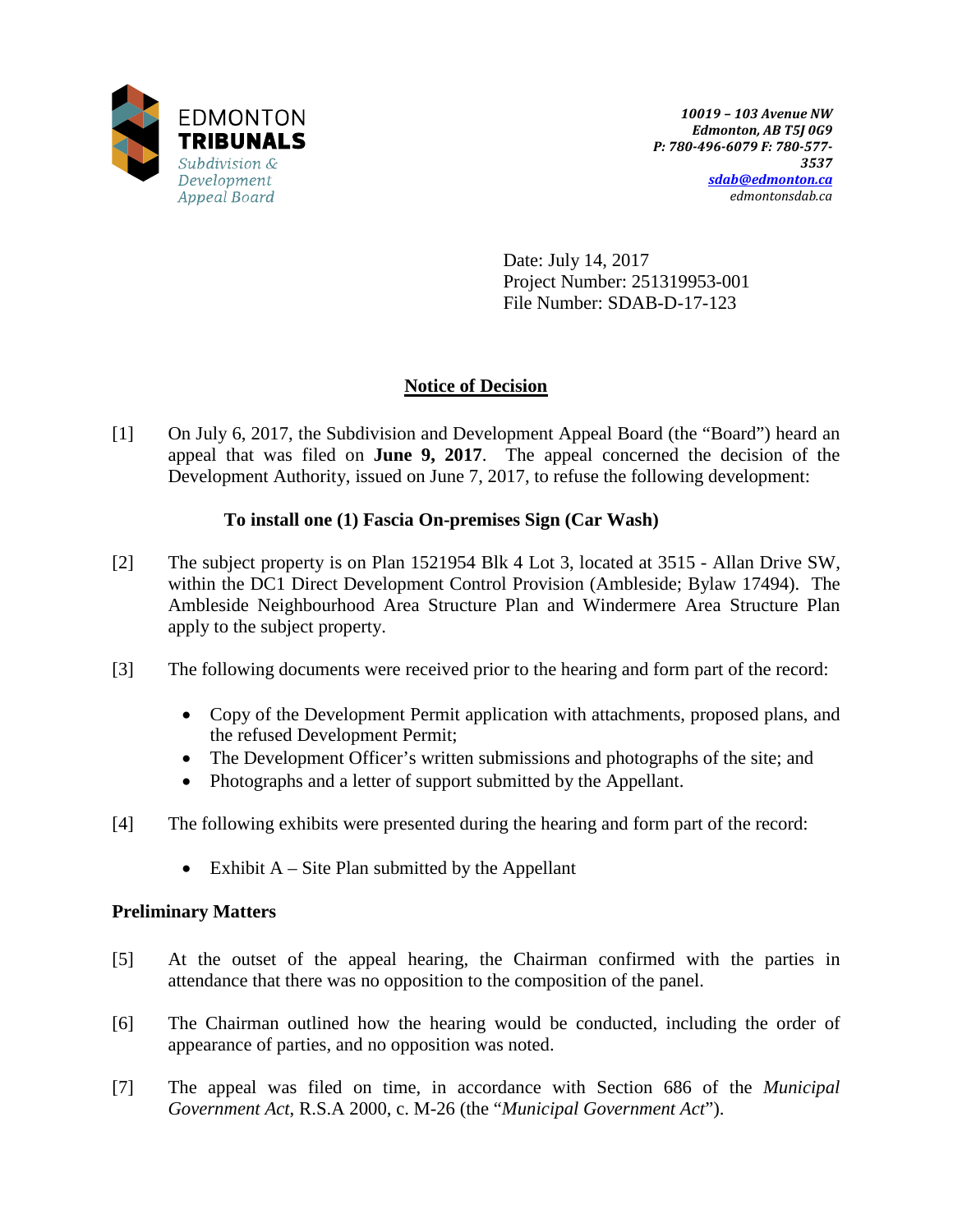[8] The Chairman referenced Section 641 of the *Municipal Government Act*, which states that despite section 685, if a decision with respect to a development permit application in respect of a direct control district is made by a council, there is no appeal to the subdivision and development appeal board, or is made by a development authority, the appeal is limited to whether the development authority followed the directions of council, and if the subdivision and development appeal board finds that the development authority did not follow the directions it may, in accordance with the directions, substitute its decision for the development authority's decision. The Chairman asked the Appellant to explain how the Development Authority failed to follow the directions of council in refusing this development permit application.

### **Summary of Hearing**

- *i) Position of the Appellant, Mr. Konowalchuk, representing Landale Signs:*
- [9] The proposed size and elevation of the Fascia Sign complies with the development regulations.
- [10] It was his opinion that City Council considered the impacts of illuminated signage on neighbouring property owners when adopting the development regulations.
- [11] The proposed Sign is not illuminated and will not negatively impact any of the neighbouring property owners.
- [12] Because of the creation of the lots in this area, there is existing signage on other businesses that is not perpendicular to the public roadway.
- [13] His client wants to install signage to identify his business from as many locations as possible. The proposed Fascia Sign is not illuminated and will not negatively impact any of the neighbouring properties but it will ensure the success of his business.
- [14] A site plan, marked Exhibit A, was referenced to illustrate that the proposed Sign will face northeast and will be visible from the circular roadway that that is located north and east of the subject site.
- [15] The proposed lettering is two by two and one-half feet high and will be installed approximately 12 feet from the ground. It will not be illuminated and there will not be any indirect lighting installed.
- [16] Signage is not visible from the main entrance to this site. Motorists exiting from Anthony Henday to Windermere Boulevard will be able to see the proposed signage.
- [17] Mr. Konowalchuk confirmed that the Sign faces a parking lot.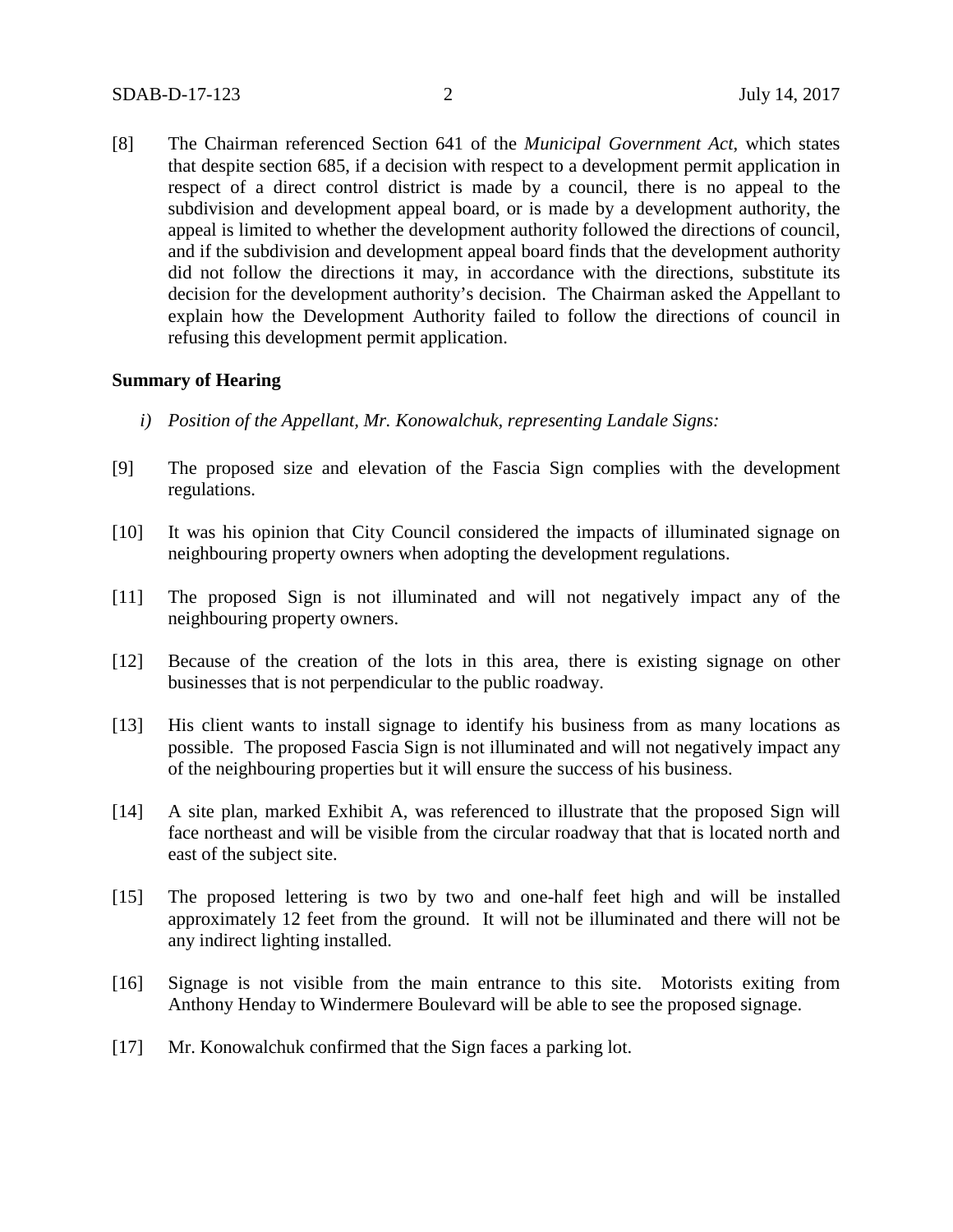- [18] The empty lots located north and east of the subject site will be developed but the proposed signage will still be visible from the Windermere Boulevard and the circular roadway located north and east of the site because of the pie-shaped nature of the lots and the siting of the buildings.
- [19] He could not confirm whether or not the Development Permit application was part of a Comprehensive Sign Design Plan that is a requirement of DC1 Direct Development Control Provision, Section DC1.5.e.i.
	- *ii) Position of the Development Officer, Ms. B. Noorman:*
- [20] This development application was not reviewed as part of a Comprehensive Sign Design Plan. The decision was not made based on the number or location of existing signs on the site. Ms. Noorman could not confirm the existence of a Comprehensive Sign Design Plan.
- [21] The development application was refused because the requested variance is not in keeping with the intentions of City Council as provided in the Direct Development Control Provision.
- [22] The proposed sign is located on the rear of the building and faces the rear of the lot, a lane way and an adjacent property. It was acknowledged that the Sign may be visible from a public roadway, but it does not face a public roadway.
- [23] It was her opinion that the sign may adversely impact the neighbouring property once it is developed.
- [24] The possibility of relocating the Sign to the side of the building that is adjacent to the public roadway was discussed with the Applicant. However, they chose to proceed with this application.
- [25] The examples of other similar existing Signs, located on multiple sides of a building and illuminated are not precedent setting.
- [26] The existing Signs marked A to F on a diagram submitted by the Appellant were approved and have valid Development Permits. It could not be confirmed if they were part of a Comprehensive Sign Design Plan.
- [27] This application was not reviewed as part of a Comprehensive Sign Design Plan.
- [28] It was her opinion that there was no unnecessary hardship or practical difficulty peculiar to the site. The business has several other Signs on the site, and was given the opportunity to place a Sign on the east elevation of the building, which would have complied with the *Edmonton Zoning Bylaw*, however, the Applicant refused. Business owners have the opportunity to purchase property directly adjacent to major arterial roadways.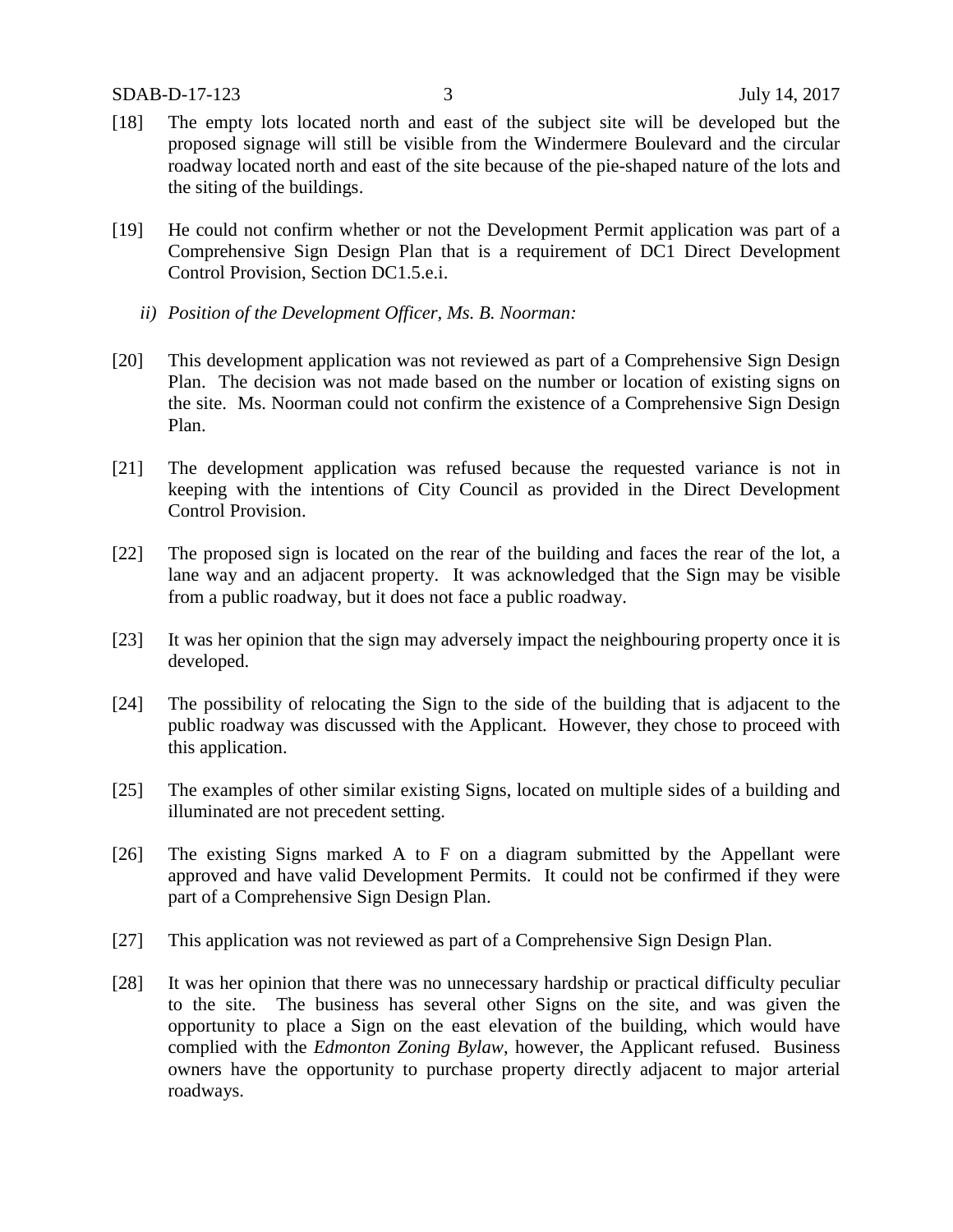- [29] Granting the required variance may add to sign proliferation and negatively impact the amenities of the neighbourhood and materially interfere with the use, enjoyment or value of neighboring proeprties.
- [30] A condition requiring the Applicant to submit a Comprehensive Sign Design Plan was recommended to the Board if the appeal is supported and the development approved in order to ensure a cohesive approach to complement the architectural features of all buildings on the site when considering any Sign applications in the future.
	- *iii) Rebuttal of the Appellant*
- [31] It was his opinion that the photograph submitted by the Development Officer is strategic at best and does not illustrate an accurate depiction of the visibility of the Sign from Rabbit Hill Road.
- [32] The proposed location is most advantageous for his client's business.
- [33] This Sign application was made to address problems with the visibility of the building.
- [34] A Fascia Sign advertising the Car Wash has been installed on the Green Bottle Depot building.
- [35] The majority of the existing eight Signs on the site cannot be seen from either roadway.
- [36] The proposed Sign will be the most visible of any of the existing Signs.

### **Decision**

[37] That the appeal be DENIED and the decision of the Development Authority CONFIRMED

### **Reasons for Decision**

- [38] The subject site is zoned DC1Direct Development Control Provision (Ambleside; *Bylaw 17494*).
- [39] Pursuant to DC1.3.2 Area B(z) a Fascia On-premises Sign is a Listed use in the DC1 Direct Development Control Provision.
- [40] DC1.4.k states that "Signs shall comply with the regulations found in Schedule 59E of the *Edmonton Zoning Bylaw*".
- [41] Section 59E.2(1)(a) of the *Edmonton Zoning Bylaw* states that "Fascia On-premises Signs shall only face a public roadway other than a Lane".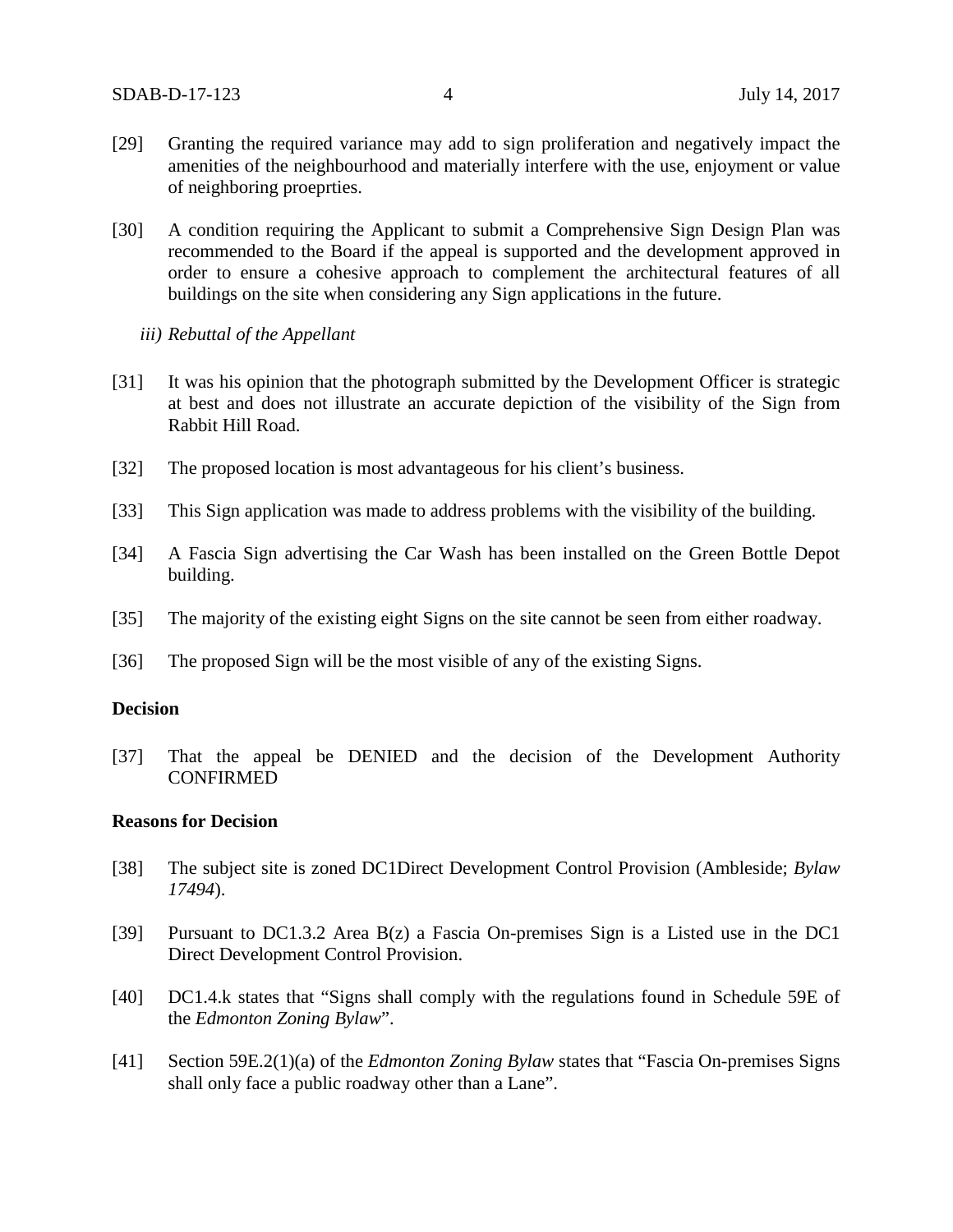- [42] Based on the evidence provided, the proposed Fascia Sign is located on the rear of the building and faces the adjacent property. While it may be visible from a public roadway, it does not face a public roadway. Therefore, the proposed Fascia Sign does not comply with the development regulations contained in section 59E.2(1)(a) and as a result does not comply with the development regulations contained in DC1.4.k of Bylaw 17494.
- [43] The Board is satisfied that the Development Authority did follow the direction of City Council in refusing the proposed development.
- [44] The Board also notes that section 5.e.i of *Bylaw 17494* requires the submission of a Comprehensive Sign Design Plan and Schedule, consistent with the overall intent of Section 59.3 of the *Edmonton Zoning Bylaw* prior to the approval of any development.
- [45] A Comprehensive Sign Design Plan and Schedule was not provided to the Board and it could not be determined if one had been submitted with the Development Permit Application. Therefore, the Board could not determine whether or not the Development Authority followed the direction of Council by failing to require the Applicant to submit a Comprehensive Sign Design Plan.
- [46] Section 641(4)(b) of the *Municipal Government Act* allows the Board to substitute its decision for the decision of the Development Authority if it is determined that the Development Authority failed to follow the directions of City Council. The Board can determine in its decision that that it is in accordance with the direction of City Council.
- [47] The Board finds that the Development Authority failed to follow the directions of Council by failing to require the Applicant to submit a Comprehensive Sign Design Plan and Schedule. Therefore, the Development Permit application would be refused on those grounds which would still result in the denial of the appeal and the refusal of the Development Permit application.
- [48] Based on the above, the appeal is denied and the development is refused.

Mr. I. Wachowicz, Chairman Subdivision and Development Appeal Board

Board members in attendance: Mr. R. Hobson, Mr. J. Kindrake, Mr. V. Laberge, Ms. S. LaPerle